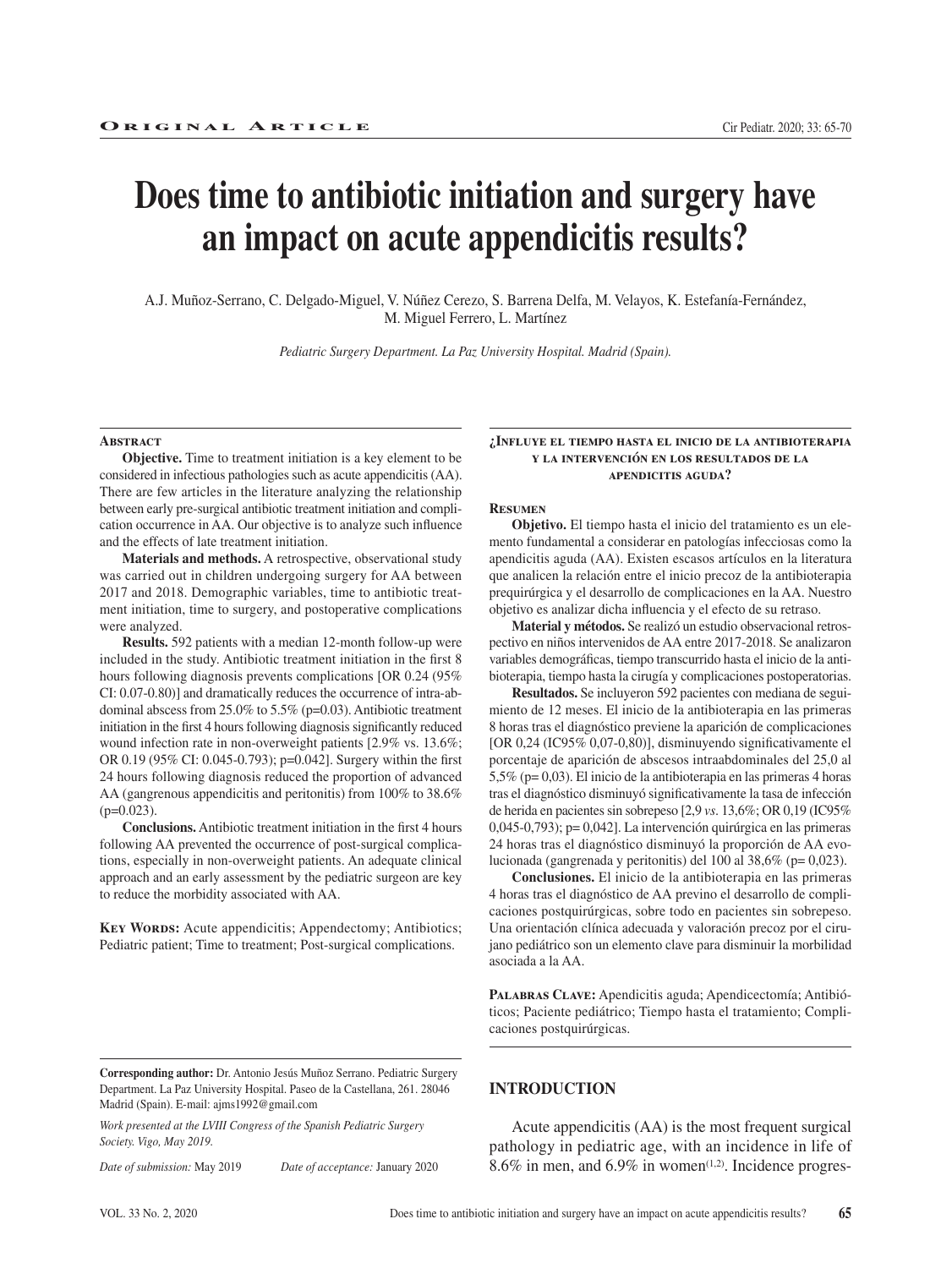sively increases in the first years of age, with peak incidence occurring in the second decade $(3-6)$ .

As a result of such a high incidence in pediatric age, AA is the most frequent urgent surgical procedure carried out by pediatric surgeons.

Without an adequate treatment, AA naturally advances to perforated appendicitis and subsequently to peritonitis, so it is considered by many authors as the most frequent cause of intra-abdominal abscess and abdominal sepsis in pediatric population $(7,8)$ . These advanced forms are significantly associated with a longer time lapse between symptom onset, diagnosis, and adequate treatment<sup>(9)</sup>. In many cases, late diagnosis can be a result of the unspecific nature of patient symptoms, which may explain the fact that advanced AA forms tend to appear in patients under 5 years of age primarily<sup> $(10)$ </sup>. Therefore, as it is case in most infectious pathologies, time is a key element in order to prevent progression to more severe forms, complications, and even death. As a result of such infectious nature, antibiotic treatment is a crucial element in AA management, and it can even be proposed as a single therapy, with or without subsequent surgical procedure, according to recent studies<sup>(11)</sup>.

The use and type of antibiotic treatment in AA, initiation time, and treatment duration remain controversial. The latest guides for AA management according to evidence-based recommendations advocate the use of pre-surgical broad spectrum antibiotic treatment<sup>(12)</sup>. However, in the literature, as well as in various clinical guides, pre-surgical antibiotic treatment initiation time is not explicitly established. Therefore, it can either be started at AA diagnosis and maintained until the procedure – according to the relevant pattern –, or administered only 30-60 minutes prior to the procedure. But there are no studies analyzing the effect of earlier or later antibiotic treatment initiation on child appendicitis results or complications, so no evidence-based recommendations can be proposed in this respect.

The objective of this study is to analyze the potential influence of earlier pre-surgical antibiotic treatment initiation on AA results in pediatric patients.

## **MATERIALS AND METHODS**

#### **Study design**

Observational, retrospective, single-center study in pediatric patients undergoing surgery for acute appendicitis in our hospital.

Patients were divided into groups, in time slots, according to time to pre-surgical antibiotic treatment initiation and time to surgery.

In addition, patients were subsequently differentiated according to body mass index (BMI) and divided into two groups: non-overweight patients and overweight patients,

so as to analyze certain variables where overweight may be a cause of confusion.

# **Patient selection**

AA patients under 16 years of age undergoing open or laparoscopic appendectomy in our healthcare facility in 2017 and 2018 were included in the study.

AA patients treated with antibiotic therapy and deferred appendectomy, patients undergoing prophylactic appendectomy in the context of another surgical procedure, and patients with intercurrent pathology interfering in prognosis or post-surgical evolution were excluded.

#### **Study variables**

The variables of interest for this study, collected from clinical record data, included:

- **Social and demographic variables:** age, sex, weight, personal history.
- **Body mass index (BMI):** codified as thin, normal weight, overweight, and obese patients according to weight and age as per BMI calculation charts. This variable was subsequently re-codified as non-overweight patients (thin and normal weight patients) and overweight patients (overweight and obese).
- **Clinical variables:** abdominal pain evolution hours.
- **Time to antibiotic treatment initiation:** time from diagnosis (established once compatible clinical, analytical, and ultrasound findings had been confirmed) to pre-surgical antibiotic treatment initiation. This variable was sub-divided into 1-hour slots (1 to 11 hours) for comparative study purposes.
- **Time to surgery:** time from diagnosis to surgery initiation. This variable was sub-divided into 1-hour slots (1 to 24 hours) for comparative study purposes*.*
- **Intra-operative diagnosis:** intra-operative appearance of appendicitis progression, assessed by the surgeon, and codified as incipient (catarrhal or phlegmonous appendicitis) or advanced (gangrenous appendicitis, appendicular plastron, or appendicular peritonitis).
- **Post-surgical complications:** codified as wound infection (erythema, induration, or purulent material emerging through it), surgical wound dehiscence (total or partial wound opening requiring an additional suture, tissue glue, or secondary closure), intra-abdominal abscess (intra-abdominal collection of purulent material visualized at ultrasound or CT-scan examination), paralytic ileus (absence of intestinal transit or peristalsis with no underlying medical cause), intestinal obstruction (absence of intestinal transit owing to a mechanical cause), and overall complications (including all of the above).

In all cases, intravenous amoxicillin-clavulanic acid was administered as pre-operative antibiotic treatment and maintained following the procedure only in case of advanced appendicitis.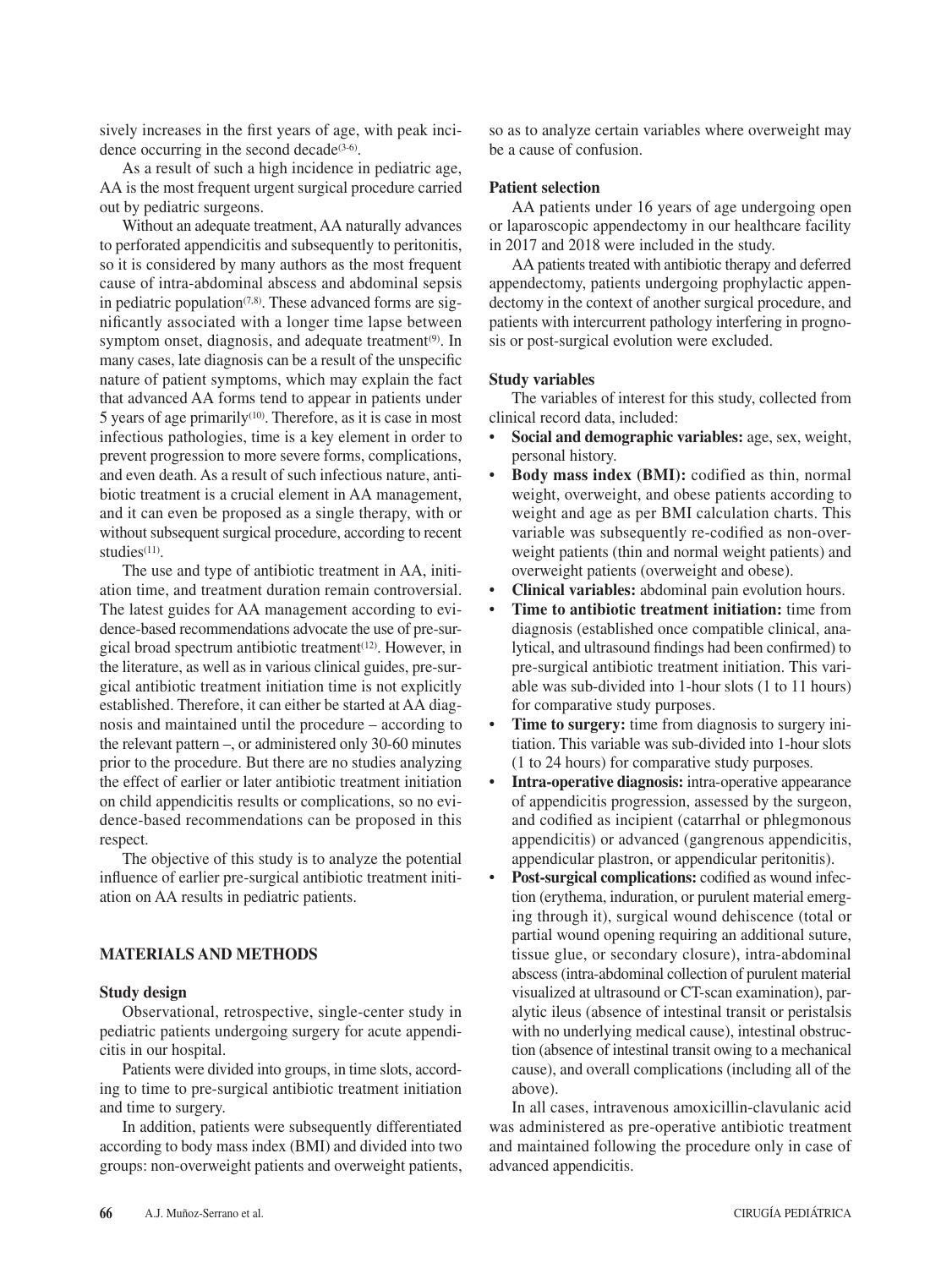### **Statistical analysis**

The variables described above were analyzed and compared using the IBM SPSS Statistics 22.0 statistical software.

First, a descriptive analysis of the sample was carried out. To study associations with quantitative variables, non-parametric tests (Mann-Whitney's U test) were used, since none of the variables followed a normal distribution. To analyze qualitative variables, the Chi-square test and Fisher's exact test were used, as required.

Results with a *p<0.05* value were considered statistically significant. All intervals were calculated with a 95% confidence.

## **RESULTS**

592 patients undergoing surgery for AA were included in the study. A descriptive study of the main variables of interest was carried out and featured in Table 1.

Median patient follow-up was 12 months (1-24 months).

# **Time to pre-surgical antibiotic treatment initiation and postoperative complications**

Patients were divided into groups according to the number of hours from diagnosis to pre-surgical antibiotic treatment initiation. No significant differences in the proportion of the various acute appendicitis degrees (catarrhal, phlegmonous, gangrenous, peritonitis, and appendicular plastron) were noted in any of the groups studied.

Appendectomy's overall complications tended to increase with time from diagnosis to pre-surgical antibiotic treatment initiation, with a complication rate of 11% in those cases where antibiotic treatment had been initiated in the first hours, and an increased complication rate of up to 19% in those cases where antibiotic treatment had not been initiated before 8 hours, as it can be noted in Figure 1.

After comparing the proportion of appendectomy-related complications according to time slots, a significant reduction in complications, both overall complications  $(10.9\% \text{ vs. } 33.3\%; \text{ p=0.037})$  and intra-abdominal abscess  $(5.5\% \text{ vs. } 25\%; \text{ p=0.029})$ , was only observed in those patients where pre-surgical antibiotic treatment had been initiated in the first 8 hours following diagnosis, as compared to those patients where pre-surgical antibiotic treatment had been initiated after the first 8 hours following diagnosis (Fig. 2). Odds Ratio (OR) for overall complication occurrence was 0.24 (95% CI: 0.07-0.80), and 0.17 (95% CI: 0.04-0.68) for intra-abdominal abscess occurrence. No significant differences were found in the percentage of surgical wound infection, dehiscence, paralytic ileus, or intestinal obstruction. No significant differences were noted in complication occurrence in the remaining time slots analyzed.

#### **Table 1. Descriptive analysis of the sample.**

| <i><b>Oualitative variables</b></i> | Frequency      | Percentage<br>$(\%)$ |
|-------------------------------------|----------------|----------------------|
|                                     |                |                      |
| $Sex (n=592)$                       |                |                      |
| Female                              | 227            | 38.3                 |
| Male                                | 365            | 61.7                 |
| Body mass index $(n=403)$           |                |                      |
| Thin                                | 23             | 5.7                  |
| Normal weight                       | 283            | 70.2                 |
| Overweight                          | 67             | 16.7                 |
| Obese                               | 30             | 7.4                  |
| Intra-operative diagnosis (n=592)   |                |                      |
| Catarrhal                           | 9              | 1.5                  |
| Phlegmonous                         | 353            | 59.6                 |
| Gangrenous                          | 151            | 25.5                 |
| Peritonitis                         | 68             | 11.5                 |
| Appendicular plastron               | 11             | 1.9                  |
| Surgical technique (n=592)          |                |                      |
| Open                                | 434            | 73.3                 |
| Laparoscopic                        | 158            | 26.7                 |
| Complications (n=592)               |                |                      |
| Overall                             | 60             | 10.1                 |
| Wound infection                     | 26             | 4.4                  |
| Wound dehiscence                    | 16             | 2.7                  |
| Intra-abdominal abscess             | 31             | 5.3                  |
| Paralytic ileus                     | 5              | 0.8                  |
| Intestinal obstruction              | $\overline{4}$ | 0.7                  |
|                                     |                |                      |
|                                     |                | Standard             |
| Quantitative variables              | Mean           | deviation            |
| Age (years)                         | 9.9            | 3.3                  |
| Progression time (hours)            | 27.7           | 26.1                 |
| Time to antibiotic treatment        | 95.9           | 116.5                |
| (minutes)                           |                |                      |
| Time to surgery (minutes)           | 351.71         | 330.7                |

When stratifying patients in groups according to BMI, the administration of pre-surgical antibiotic treatment in non-overweight patients within 4 hours following diagnosis significantly reduced the proportion of surgical wound infection (2.9% vs. 13.6%; p=0.042), with an OR of 0.19 (95% CI: 0.05-0.79), with no differences found in surgical wound dehiscence (Fig. 3).

# **Time to surgery and acute appendicitis progression degree**

Similarly, after analyzing patients divided into groups according to time from diagnosis to surgery – either open or laparoscopic –, surgery carried out at least 24 hours following diagnosis was associated with a significant increase in the proportion of advanced appendicitis as compared to those patients where surgery was performed within the first 24 hours following diagnosis (38.6% vs. 100%; p=0.023), as demonstrated in Figure 4.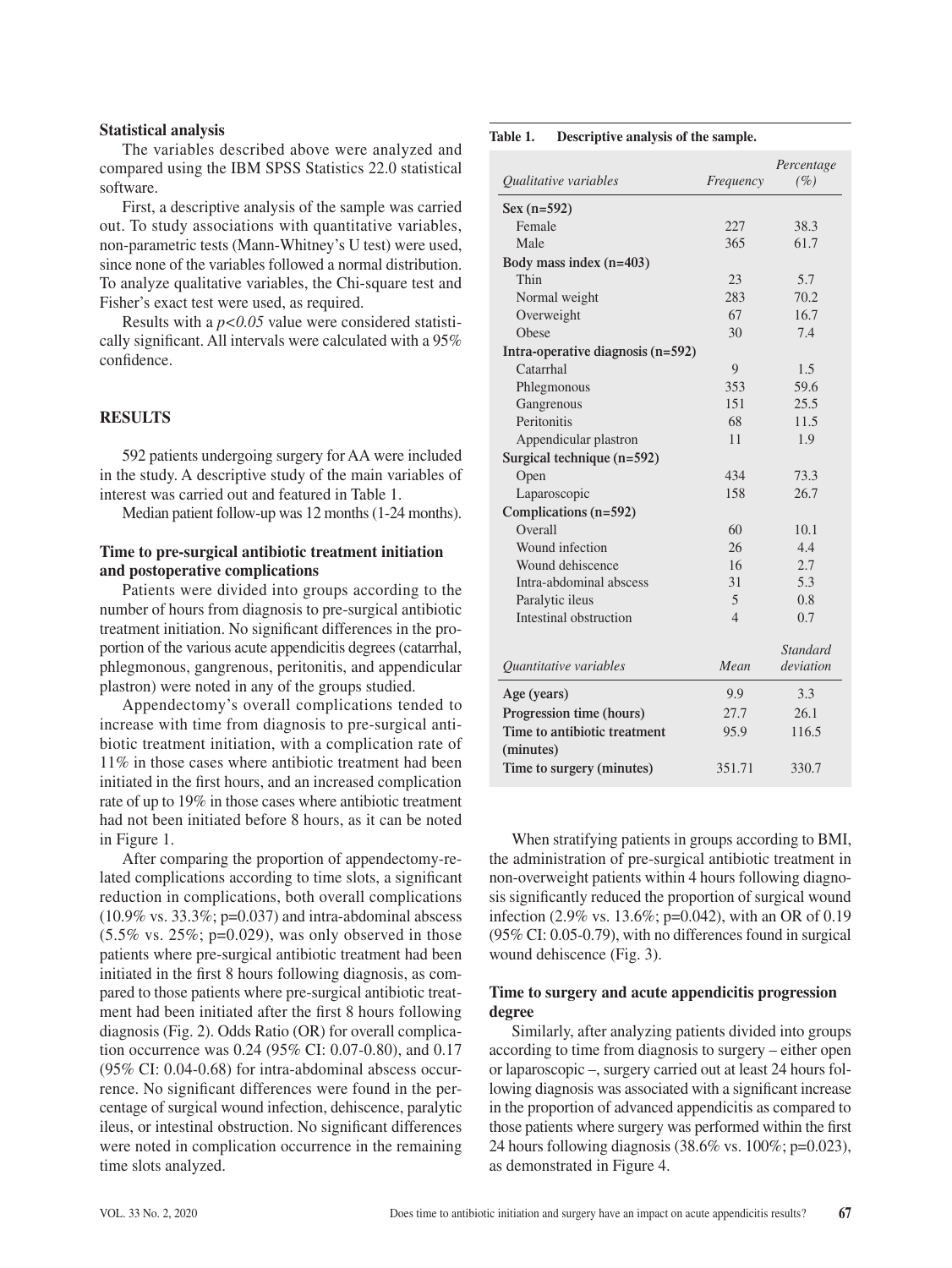

Figure 1. Appendectomy overall complications according to time to pre-surgical antibiotic treatment.



**Figure 2.** Overall complications (A) and intra-abdominal abscess (B) according to time to antibiotic treatment (Atb), before and after 8 hours.



**Figure 3.** Surgical wound infection according to time to antibiotic treatment (Atb), before and after 4 hours.

No significant differences were found in the proportion of advanced appendicitis in the remaining time slots analyzed.

# **DISCUSSION**

As demonstrated by our study results, late pre-surgical antibiotic treatment initiation following AA diagnosis seems to be a risk factor in the occurrence of postoperative complications such as intra-abdominal abscess. This is, to our knowledge, one of the first studies analyzing these aspects. Time should be considered as a negative factor when it comes to establishing an adequate diagnosis and treatment for AA.

In addition, late pre-surgical antibiotic treatment initiation has also been associated with an increase in other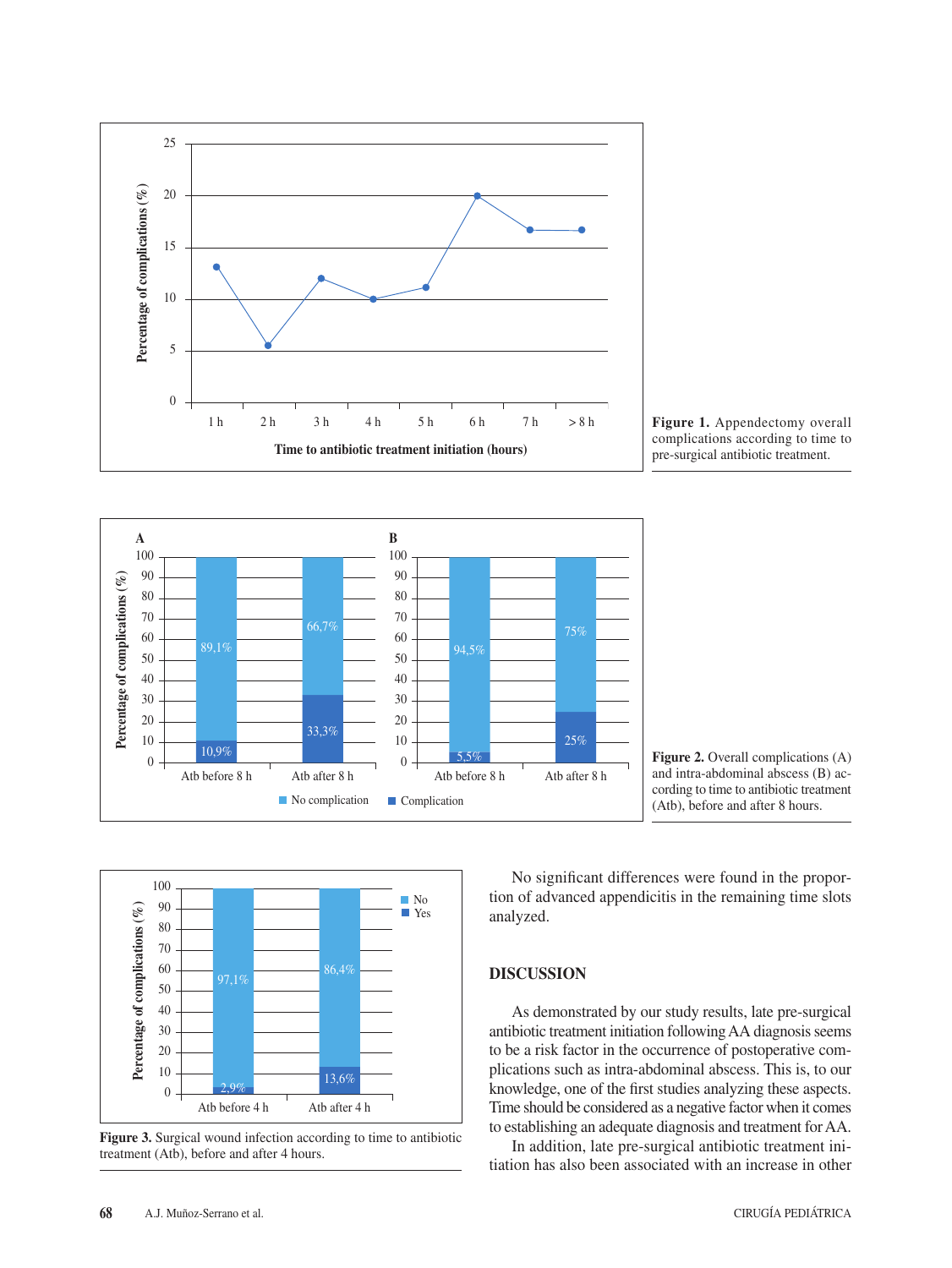

**Figure 4.** Percentage of advanced appendicitis according to time to surgery.

complications such as surgical wound infection, especially in those patients without other risks factors typically considered so in the adult age, such as overweight and obe $sity<sup>(13)</sup>$ . Therefore, it could be inferred that an increase in BMI could be a risk factor for surgical site infection in pediatric population. Further studies should be carried out to clarify this.

Moreover, our study demonstrates that postponing surgery up to 24 hours following AA diagnosis seems to be a safe approach – provided that antibiotic treatment is initiated early –, since this time lapse is not associated with a higher risk of advanced appendicitis. These findings are consistent with those from other studies published up until now, such as those by Serres et al.<sup>(14)</sup>, Cameron et al.<sup>(15)</sup>, and Pérez-Martínez et al.<sup>(16)</sup>, which demonstrated that such delay was not associated with increased postoperative complications. It should be noted that, given our hospital's characteristics – many patients are referred to it from nearby healthcare facilities –, in some cases, the delay in surgery was partly due to the time required for the patient to get to our hospital for assessment purposes.

In order to issue evidence-based recommendations regarding AA treatment, the use of antibiotics, and other management aspects, numerous systematic reviews have been published in the literature. One of the most recent ones is that from the American Pediatric Surgical Association, which advocates the use of pre-surgical antibiotic treatment for acute appendicitis, both perforated and non-perforated. This recommendation has a grade A evidence(12,17).

In spite of the evidence attached to these recommendations, there is still lack of consensus regarding various aspects related to AA management. This can be noted in the 2017 survey by the European Pediatric Surgeon's Association, which included questions on these aspects. It showed a great array of opinions and acute appendicitis management techniques, which demonstrates to what extent every surgeon applies their own *medical lex artis*  to their clinical activity. Indeed, up to 36% of surgeons replied they do not use pre-surgical antibiotic treatment in non-perforated AA<sup>(18)</sup>, which contradicts the latest evidence observed and seemingly represents a risk for increased postoperative complications, according to our study results.

The fact that acute appendicitis is one of the most frequently treated pathologies by pediatric surgeons in their daily activity, and that adequate treatment dramatically reduces potentially severe complications, highlights the need to standardize, improve and optimize treatment as much as possible following a series of recommendations which should be based on the scientific evidence published.

Therefore, in light of our study limitations, further studies should be carried out to analyze these aspects in depth and draw conclusions which help us improve treatment for these patients.

# **Study limitations**

The main limitation is the retrospective nature of the study, which prevents patients from being randomized or allocated to a specific intervention group.

# **CONCLUSIONS**

Early pre-surgical antibiotic treatment initiation following diagnosis seems to be a protective factor against acute appendicitis complications, allowing surgery to be safely postponed within the first 24 hours following diagnosis. Therefore, pediatric surgeons should be involved in the early diagnosis of potentially surgical abdominal pain, which should be a key management factor of acute appendicitis in the Emergency Room.

#### **REFERENCES**

- 1. Smink D, Soybel DI. Management of acute appendicitis in adults [Internet]. UpToDate, 2019. [Reviewed: March 2019]. Available at: www.uptodate.com
- 2. Köner H, Söndenaa K, Söreide JA, Andersen E, Nysted A, Lende TH, et al. Incidence of acute nonperforated and perforated appendicitis: age-specific and sex-specific analysis. World J Surg. 1992; 21: 313.
- 3. Wesson DE, Brandt ML. Acute appendicitis in children: management [Internet]. UpToDate, 2019. [Reviewed: March 2019]. Available at: www.uptodate.com
- 4. Addiss DG, Shaffer N, Fowler BS, Tauxe RV. The epidemiology of appendicitis and appendectomy in the United States. Am J Epidemiol. 1990; 132: 910-25.
- 5. Ohmann C, Franke C, Kraemer M, Yang Q. Status report on epidemiology of acute appendicitis. Chirurg. 2002; 73: 769-76.